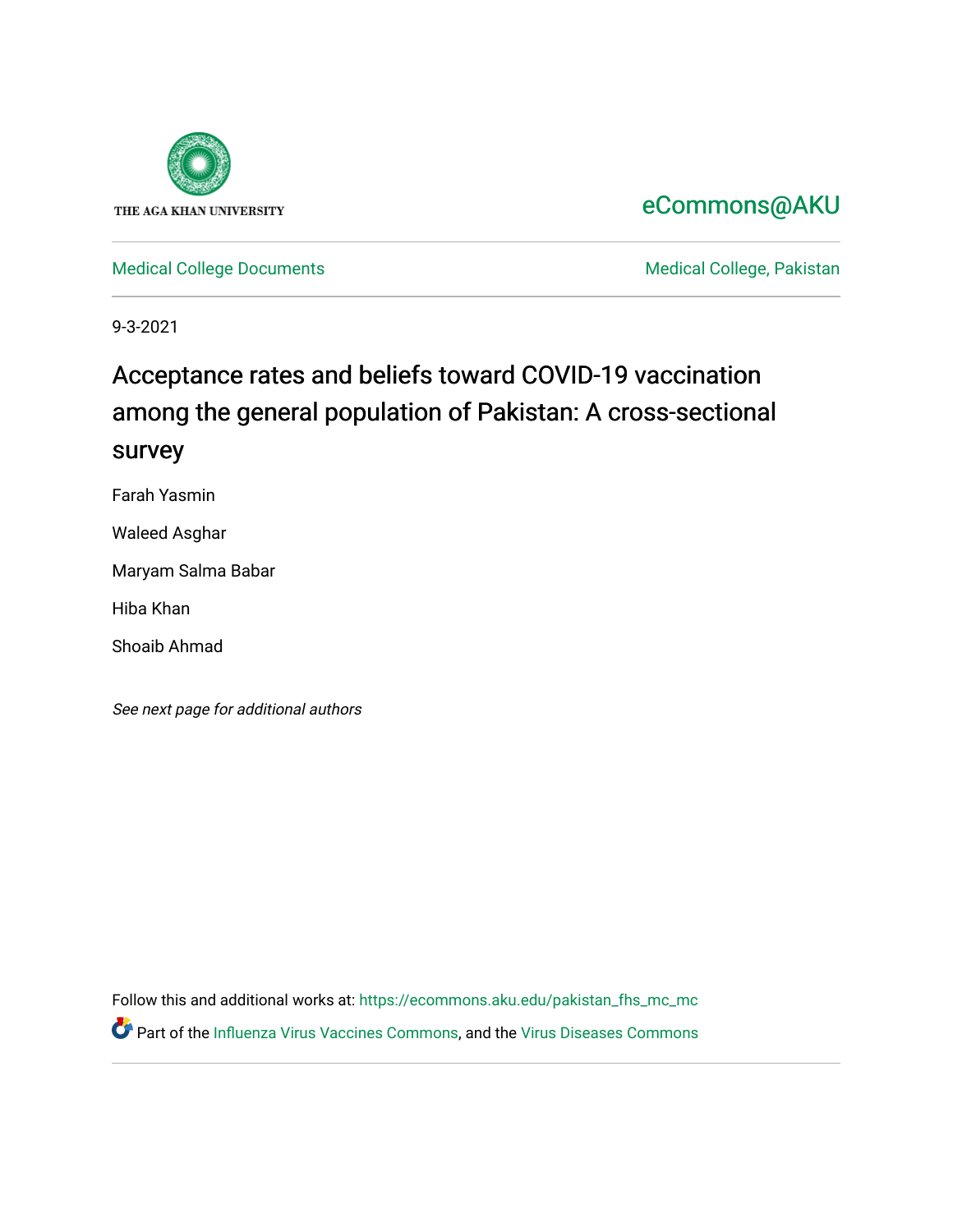## Authors

Farah Yasmin, Waleed Asghar, Maryam Salma Babar, Hiba Khan, Shoaib Ahmad, Zaid Hameed, Muhammad Sohaib Asghar, Hamza Nauman, and Abdullah Khan Khattak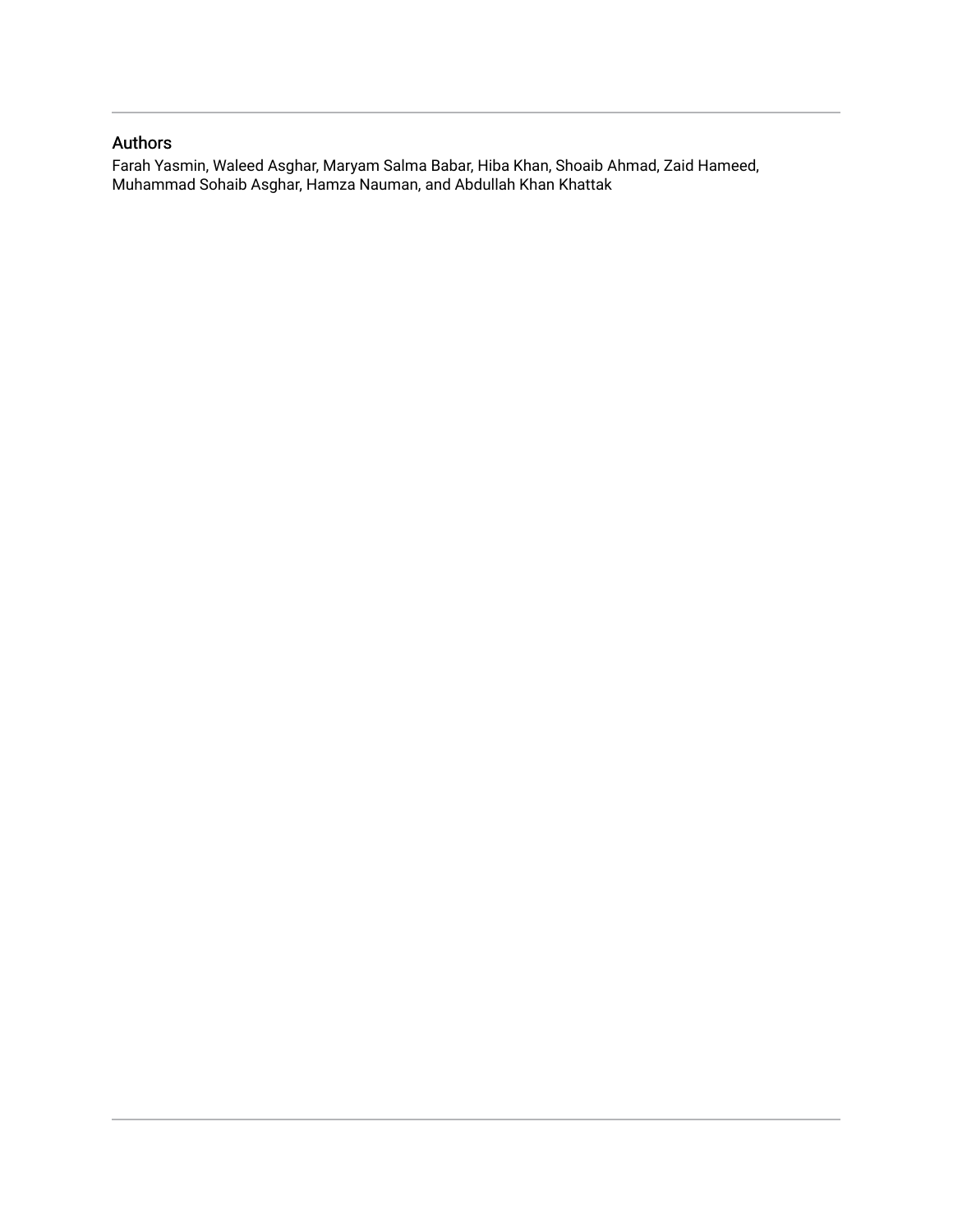In order to provide our readers with timely access to new content, papers accepted by the American Journal of Tropical Medicine and Hygiene are posted online ahead of print publication. Papers that have been accepted for publication are peer-reviewed and copy edited but do not incorporate all corrections or constitute the final versions that will appear in the Journal. Final,<br>corrected papers will be publ This is an open-access article distributed under the terms of the Creative Commons Attribution License, which permits unrestricted use, distribution, and reproduction in any medium, provided

the original author and source are credited.

Am. J. Trop. Med. Hyg., 00(00), 2021, pp. 1–10 doi:10.4269/ajtmh.21-0297

Copyright © 2021 by The American Society of Tropical Medicine and Hygiene

# Acceptance Rates and Beliefs toward COVID-19 Vaccination among the General Population of Pakistan: A Cross-Sectional Survey

Farah Yasmin,<sup>1</sup> Waleed Asghar,<sup>2</sup> Maryam Salma Babar,<sup>3</sup> Hiba Khan,<sup>3</sup> Shoaib Ahmad,<sup>4</sup> Zaid Hameed,<sup>5</sup> Muhammad Sohaib Asghar, <sup>6</sup> Hamza Nauman,<sup>1</sup> Abdullah Khan Khattak,<sup>7</sup> Zara Arshad, <sup>8</sup> Syed Muhammad Ismail Shah, <sup>9</sup> Sarush Ahmed Siddiqui,<sup>1</sup> Muhammad Osama,<sup>10</sup> and Muhammad Samsoor Zarak<sup>11\*</sup>

<sup>1</sup>Department of Internal Medicine, Dow Medical College, Dow University of Health Sciences, Karachi, Pakistan; <sup>2</sup>City Gynae Hospital Toba Tek<br>Singh, Medicine, Toba Tek Singh, Punjab, Pakistan; <sup>3</sup>Dubai Medical College for General Medicine and Surgery, Punjab Medical College, Faisalabad, Pakistan; <sup>5</sup>Department of Internal Medicine, Allied Hospital, Faisalabad, Pakistan; <sup>6</sup>Department of Internal Medicine, Dow University Ojha Hospital, Karachi, Pakistan; <sup>7</sup>Department of Internal Medicine, Aga Khan University, Karachi, Pakistan; <sup>8</sup>Department of Internal Medicine, Capital Hospital, Islamabad, Pakistan; <sup>9</sup>Department of Internal Medicine, Ziauddin Medical University, Karachi, Pakistan; <sup>10</sup>Department of General Surgery, Dow University of Health Sciences, Karachi, Pakistan; <sup>11</sup>World Health Organization, Zhob, Pakistan

Abstract. Developing countries like Pakistan have previously suffered from barriers to acceptance of vaccination by the public because of financial and belief barriers. This study aims to explore these beliefs and highlight concerns regarding vaccine hesitancy in the general population of Pakistan since they are a hindrance to an effective coronavirus disease-19 (COVID-19) immunization in the country. A cross-sectional study was performed involving 1,778 participants from all four provinces of Pakistan. Results from the study showed more than half of the participants to be unsure of the safety (50%) and efficacy (51%) of the vaccine, whereas 42% were concerned about the side effects of the vaccine. About 72% of the respondents planned to get vaccinated, whereas 28% refused to do so. Internationally made imported vaccines were more trusted by the participants. Forty-four percent of the participants agreed to receive the vaccine upon recommendation from a physician. Lastly, participants who believed in the efficacy of the polio vaccination also considered the COVID-19 vaccine to be safe and effective.

#### INTRODUCTION

Coronavirus disease-2019 (COVID-19), caused by the severe acute respiratory syndrome coronavirus-2 (SARS-CoV-2) is suspected to be have originated in the city of Wuhan, China, and was declared as a pandemic by the WHO on March 11, 2020.<sup>1</sup> Since its discovery on December 12, 2019, the disease has affected the whole world killing millions of people to this day.<sup>2</sup> The outbreak has also caused huge negative impacts on the public health system as well as disrupting the perception of public health according to many people.<sup>3,4</sup> Currently, there is no specific cure in the treatment of COVID-19 as the effects of different medications are still being investigated in clinical trials.<sup>5</sup> The current treatment is that of supportive care such as oxygenation and fluid therapy, and preventive methods to reduce the spread of the highly transmissible SARS-CoV-2.<sup>6</sup>

According to the Centers for Disease Control and Prevention (CDC), all authorized vaccines are efficacious against symptomatic, laboratory confirmed (65–95%) COVID-19 infections, and can prevent hospitalization from severe COVID-19 infection ( $\geq 89\%$ ).<sup>7</sup> The BNT162b2 vaccine in its phase 3 clinical trial showed an efficacy of 90.5% in preventing COVID-19, 2 to 7 days after the second dose. $8$  Similarly, the mRNA-1273 had shown an efficacy of 94.1% in preventing symptomatic disease, with a median follow-up of 2 months after completion of the two-dose regimen.<sup>9</sup> However, there results only show short-term efficacies of the vaccines. Since there is no clinical data on the long-term efficacy of the COVID-19 vaccines, it can perhaps be predicted using the decay in neutralizing titers following vaccination. One study found a nonlinear strong relationship between the mean in-vitro neutralization levels, and the reported efficacy of seven vaccines from their phase 3 clinical trials, namely mRNA-1273, NVX-CoV2373, BNT162b2, rAd26-S+rAd5-S, ChAdOx1 nCoV-19, Ad26.COV2. S, and CoronaVac.<sup>[10](#page-10-0)</sup>

This model compared the decay in the neutralization titers with the convalescent or vaccination cohorts by fitting a model of exponential decay. A similar decay in neutralization titers was found induced by vaccination, and from a natural infection by SARS-CoV-2. Therefore, they estimated the half-life of decay in neutralization titers using a study on convalescent subjects, and their data of up to 8 months after infection. They found an estimated half-life of 1,08 days of neutralizing antibodies after vaccination, which was then used to model a 250-day protection, and decay in neutralization after vaccination. Their model predicted that a high initial starting efficacy of 90% of a vaccine would drop to 70% by 250 days, while a starting efficacy of 70% would drop to 33% after 250 days.<sup>10</sup> These findings suggest that immune responses might wane over time. Their model also gave a prediction of the long-term efficacy of the vaccines. Since they demonstrated their model by suggesting that a natural antibody response is similar to the one induced by vaccination, it can be supported by the fact that the BNT162b2 vaccine was shown to have a lower efficacy against the B.1.351 variants of SARS-CoV-2. Much lower titers of neutralizing antibodies were developed in only 60% and 70% of people after week 1 and week 3 of the second dose of the vaccine, respectively, suggesting a loss of potency of the vaccineinduced neutralizing titers because of the E484K mutation in the variant.<sup>11</sup> Furthermore, the neutralization level needed to prevent severe disease is fortunately six times lower than that needed to have protection from any symptomatic disease,<sup>[10](#page-10-0)</sup> meaning that vaccination would still provide protection against severe disease even at much lower antibody

<sup>\*</sup>Address correspondence to Muhammad Samsoor Zarak, Immunization Officer, World Health Organization, Zhob, Pakistan. E-mail: [zaraks@who.int](mailto:zaraks@who.int)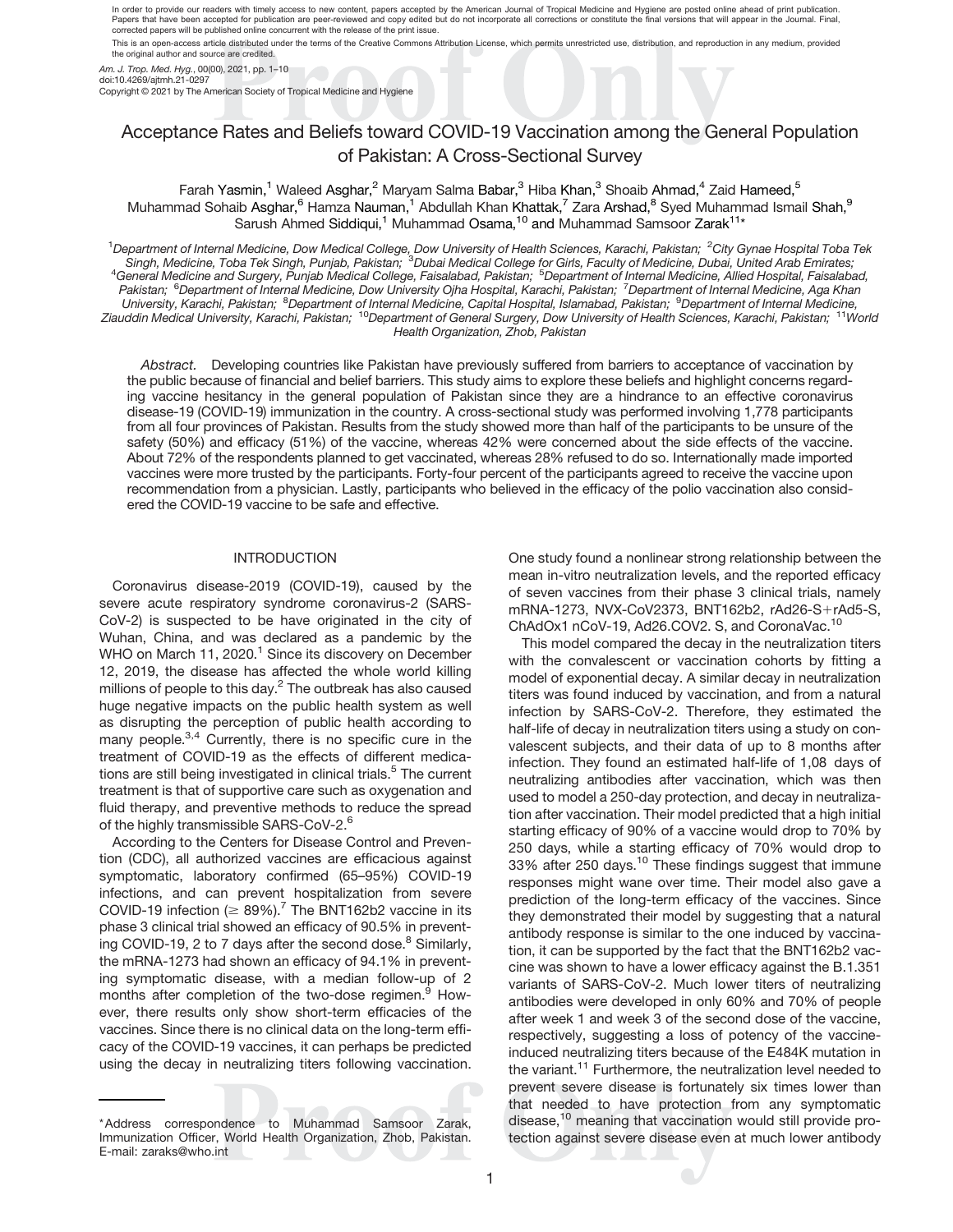levels. A booster might still become necessary after 8–12 months, as suggested by the Pfizer.<sup>11</sup> Randomized control trials can also overestimate the protection provided by vaccines compared with the real-world where logistical problems exist, such as nonoptimal temperature storage of vaccines, and delays in administering the second dose.

It would not be economically feasible to vaccinate entire populations at one time for every couple of months. More so, it is clear that humans cannot go with social distancing, and other preventive measures for a long period of time either. Hence, the only strategy to manage this ongoing pandemic is to develop a COVID-19 vaccine that can provide long-term clinical benefits along with socioeconomic benefits. A successful COVID-19 vaccine should pass clinical safety, efficacy, large-scale distribution, and production.<sup>[13](#page-10-0)</sup> Around 15 vaccines are still under trial while many are already under distribution with some participants completing the course of immunization. With many vaccines available, and others still on the rise, there is much dispute about their true efficacy and reliability.

Although great effort is rendered into developing and deploying vaccines, the vaccine coverage rate among the population is also an important factor that decides success-ful immunization.<sup>[14](#page-10-0)</sup> Generally, vaccine development would take years with thorough trials for safety measurements before global distribution. Hence, the public acceptance for a multitude of COVID-19 vaccines that were developed within a short period of time remains skeptical. Therefore, vaccine hesitancy is a major hindrance when distributing to certain regions especially the uneducated areas. It has been classified as a major threat to global health by WHO as it disrupts the process of eventually eradicating the disease in question. An approximation of 67% herd immunity may be possible only if vaccination programs are made mandatory coupled with education programs to eliminate the factor of vaccine hesitancy.<sup>[15](#page-10-0)</sup> However, the recent rise in vaccine hesitancy because of concerns about its safety has led to a slower rise in immunity, and a faster outbreak in many diseases such as measles and polio.<sup>16</sup> Thus, this conflict affects not only the individual who is hesitant to take the vaccine, but the whole community, making it impossible to reach the goal of successful herd immunization. The overall morbidity and mortality rate of COVID-19 has been high because of rapid virus transmission, and therefore several countries had initiated early research and development for a vaccine. Understanding the specific challenges in carrying out the vaccination across the world will vary from region to region as some may suffer from financial burdens, and others with belief barriers. However, facilitators for vaccine acceptance would help a great deal in improving vaccine coverage rate and are even more vital in a time-dependent pandemic.<sup>[17](#page-10-0)</sup>

Developing countries suffer the most because of inadequate education, and lack of awareness toward public health issues.<sup>18</sup> The inability to finance vaccination facilities, and vaccine hesitancy makes for a larger struggle to herd immunity.<sup>19</sup> Pakistan, in particular, has suffered from the failures of previous vaccination programs as a result of fabrications that fed to vaccine hesitancy.[20](#page-10-0) For example, polio is still not eradicated from Pakistan as a result of the misconception of its supposed false side effects because of which the disease now poses a threat to many vulnerable and unprivileged

children.<sup>21</sup> These fabrications turn to stubborn beliefs, and become barriers toward achieving herd immunity among the nation. Furthermore, a combination of other key factors such as severity of the disease, previous vaccination history, lack of belief in healthcare services, route of administration of vaccine, economic and educational status of the individuals, recommendations from doctors, and cost of vaccine also determines the acceptance of vaccines. $^{22}$  In this study, we analyze the acceptance rates of COVID-19 vaccine, beliefs, and barriers that might prevent the participants from being vaccinated against the COVID-19 among the general population in Pakistan. With the previous polio vaccination failure because of the very factor of perceptive barriers, this study aims to prevent the repeat of such drastic public health catastrophes.

#### MATERIALS AND METHODS

The cross-sectional study was conducted among the general public of Pakistan between January 28, 2021 and February 11, 2021. All individuals aged  $\geq$  18 years of either gender, that is, male or female residing in the four provinces of Pakistan i.e., Sindh, Punjab, Balochistan, and Khyber Pakhtunkhwa were included in the survey. All those who refused to provide with an informed consent were excluded. A comprehensive validated self-administered questionnaire was distributed through social media platforms such as WhatsApp, Facebook, and e-mails to the participants. The questionnaire was administered in the native language of the population, that is, Urdu language.

The questionnaire composed of an introductory paragraph stating the primary aim and the objectives of the study, description on voluntary participation, followed by a mandatory informed consent obtained from all participants. The participants were also informed that they could leave the survey at free will and at any time they feel uncomfortable before its completion.

The participants were assured that their anonymity and confidentiality would be maintained as all data provided by the participants would be kept confidential. The outline of the questionnaire was adapted from the previous study conducted by Magadmi and Kamel (2020) with some modifications according to locality. $23$  The questionnaire was reviewed by two senior professors for validity and reliability. The questionnaire was modified based on their recommendations and suggestions. We further carried out a pilot survey on 15 study participants that yielded the questionnaire to be concise, easily understandable, and requiring 3–5 minutes to complete. The questionnaire consisted of five major sections that collected data on sociodemographic parameters, beliefs toward COVID-19 vaccination, COVID-19 vaccine acceptance, potential barriers that may prevent from being vaccinated, and factors that can improve COVID-19 vaccine acceptance. An additional question was created to inquire about the administration of polio vaccine among the individual's children to compare the beliefs regarding the polio vaccine versus that of the COVID-19 vaccine.

The data was analyzed using the Statistical Package for Social Sciences (SPSS) software package (version 16) (IBM Corporation, Armonk, NY). All categorical variables were reported using frequencies and percentages while mean and standard deviation was used for continuous variables.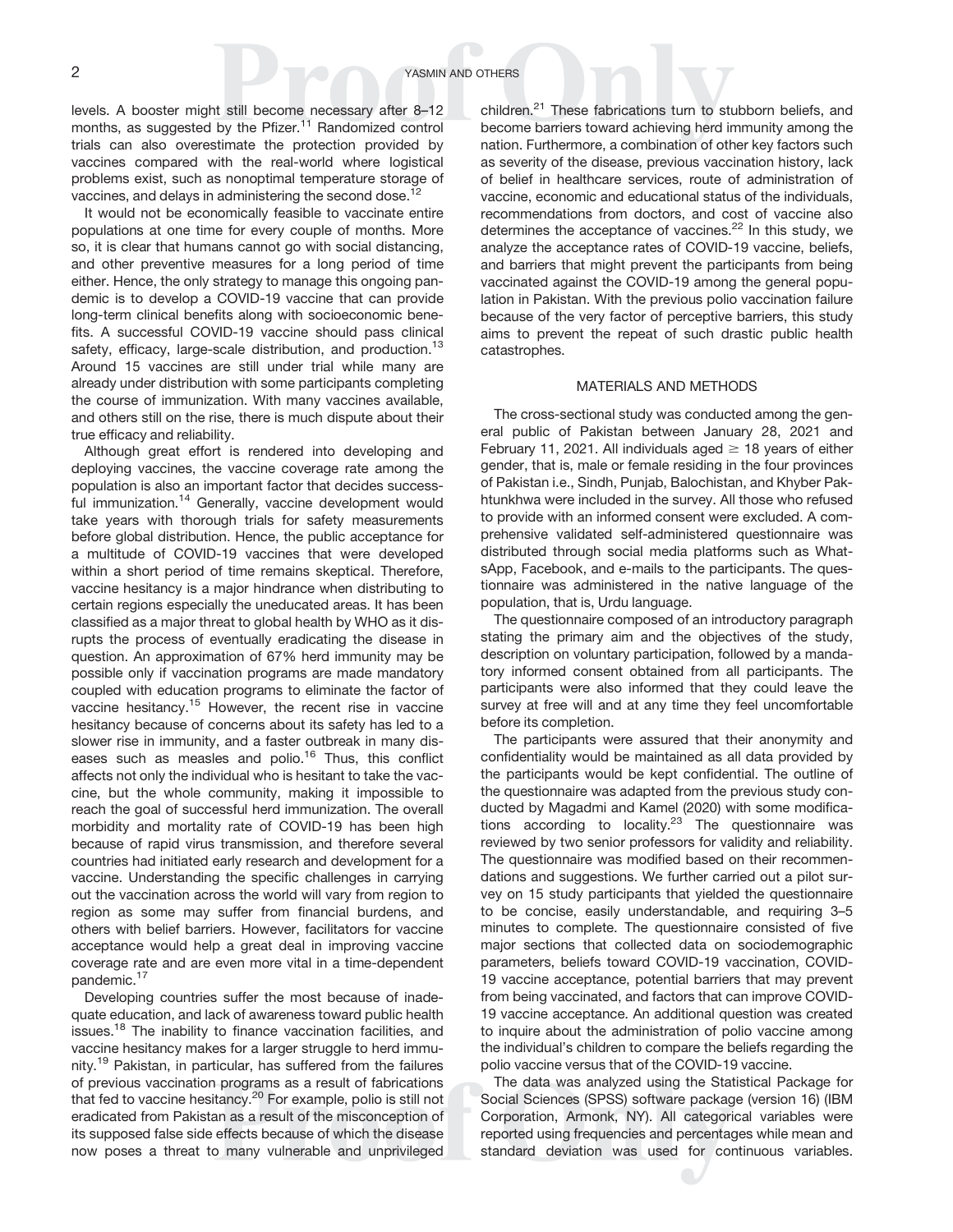Univariate logistic regression was applied to access the association of sociodemographic variables, beliefs, barriers, and factors that may improve COVID-19 vaccination with its acceptance rate among the population. A P value of  $\leq 0.05$ was considered as statistically significant.

#### RESULTS

Sociodemographic factors of the participants. A total of 1,900 questionnaires were distributed to account for incomplete responses out of which 1,778 were completely filled, giving a response rate of 93.6%. The mean age of the participants was  $23.29 \pm 3.61$  years. 625 (35%) were males, 807 (45%) were university graduates, while a minor proportion 156 (9%) was married. Most 473 (27%) earned between 51,000 rupees and 100,000 rupees. The highest proportion of the respondents belonged to Punjab 818 (46%) followed by Sindh 493 (28%). Only 85 (5%) of participants suffered from comorbidities. More than half 979 (55%) self-reported their overall health as good/satisfactory. Upon asking the probability of being infected with COVID-19, majority 824 (46%) stated they do not think they would get the infection in future, while 305 (17%) stated they have been already infected with the virus. The participants were also asked whether they believe in getting their children vaccinated against polio virus to which 419 (24%) showed disapproval ([Table 1\)](#page-5-0).

Acceptance and beliefs toward COVID-19 vaccination. The beliefs of the participants regarding the COVID-19 vaccine [\(Figure 1\)](#page-6-0) was accessed with three leading questions pertaining to the effectiveness, safety profile, and efficacy in preventing complications of the disease. About 782 (44%) of respondents believed the vaccine to be safe, 885 (50%) were not sure about it, and 111 (6%) considered it to be unsafe. Regarding the effectiveness, 783 (44%) considered it to be effective against the virus, 903 (51%) were unsure, and the remaining 92 (5%) believed the vaccine was ineffective. When asked whether the respondents believe the best way to avoid COVID-19 complications is by administering the vaccine, the highest proportion 946 (53%) answered in affirmative, 394 (22%) did not believe it, and 438 (25%) were not sure. Overall, 1,280 (72%) of participants planned to receive the COVID-19 vaccine, whereas 498 (28%) refused to get vaccinated. About 981 (55%) stated they would receive the vaccine as soon as it is available, whereas 797 (44%) would not. Upon asking their preference for different COVID-19 vaccines, 863 (49%) prioritized internationally made imported vaccines, 171 (9%) preferred locally made vaccines, while the type of vaccine did not matter to 744 (42%) of respondents ([Figure 2](#page-6-0)).

Barriers and potential recommendations that may improve COVID-19 vaccination. Regarding the barriers associated with COVID-19 vaccine acceptance [\(Figure 3](#page-7-0)), 738 (42%) were concerned about the vaccine's side effects, 436 (25%) believed that the vaccine will not help against the virus, and only 79 (4%) labeled the vaccine as a conspiracy. Furthermore, 233 (13%) stated they do not need the vaccine because they follow all preventive measures seriously. The participants were asked for suggestions that might improve vaccination rates to which 785 (44%) agreed to receive it upon a physician recommendation, 568 (32%) required further validation from research studies to prove the efficacy

and safety of the vaccine, 103 (6%) would receive the vaccine if made mandatory by the government, 62 (4%) would receive it if made mandatory by their affiliated organization/ company, and 152 (9%) would get vaccinated upon the recommendation of their family/friends [\(Figure 4](#page-7-0)).

Factors associated with the acceptance of COVID-19 vaccination. On univariate regression models, male gender (odds ratio [OR]: 1.284 [95% CI: 1.029-1.602],  $P = 0.027$ ), postgraduates (OR: 2.151 [95% CI: 1.181-3.917],  $P =$ 0.012), graduates (OR: 2.017 [95% CI: 1.312-3.100],  $P =$ 0.001), healthcare workers (OR: 2.398 [95%: 1.163–4.942], P  $= 0.018$ ), residence of Sindh (OR: 2.128 [95% CI: 1.571–2.881],  $P < 0.001$ ), residence of Punjab (OR: 1.621 [1.243-2.113],  $P < 0.001$ ), and residence of Balochistan (OR: 1.661 [1.049–2.630],  $P = 0.030$ ) were significantly associated with COVID-19 vaccination. Those who believed in the efficacy of polio vaccination (OR: 1.496 [95% CI: 1.055–2.121],  $P = 0.024$ ), believed that the vaccine is safe (OR: 7.696 [95% CI: 5.735-10.327],  $P < 0.001$ ), believed that vaccine is effective (OR: 3.565 [95% CI: 2.793–4.552], P  $<$  0.001), believed vaccine is the only way to avoid COVID-19 complications (OR: 6.269 [95% CI: 4.693-8.373],  $P <$ 0.001), and preferred internationally made/imported vaccines (OR: 1.483 [95% CI: 1.189-1.850],  $P < 0.001$ ) showed positive acceptance rates.

Lastly, factors including recommendation by a physician (OR: 10.847 [95% CI: 6.471-18.180],  $P < 0.001$ ), further studies proving safety and efficacy of the vaccine (OR: 5.342 [95% CI: 3.191–8.944],  $P < 0.001$ ), if made compulsory by government (OR: 6.638 [95% CI: 3.465-12.719],  $P < 0.001$ ), if declared mandatory by affiliated institute/company (OR: 4.202 [95% Cl: 2.072-8.522],  $P < 0.001$ ), recommendation by a family member and/or friends (OR: 4.629 [95% CI: 2.517–8.334],  $P < 0.001$ ), and way of administering other than injection (OR: 3.830 [95% CI: 1.558–9.418),  $P = 0.003$ ) were significantly associated with vaccine acceptance [\(Table 2](#page-7-0)).

#### **DISCUSSION**

In the 21st century, one of the most groundbreaking interventions in the healthcare system is the introduction of vaccination. This health security measure is facing numerous challenges worldwide, despite the known benefits of vaccination. The adoption of vaccination among the population is influenced by several variables, such as geography, time, social status, human behavior, and ethnicity.<sup>24[–](#page-10-0)[26](#page-10-0)</sup> Public perception of the benefits and relative risks of vaccination have been reported to be a significant barrier to vaccine accep $tance.<sup>27</sup>$  Although a number of studies regarding COVID-19 vaccine acceptance are being undertaken worldwide, the number still remains limited at present. Our results show that vaccine acceptance was 72% in this study, which is in accordance with the results obtained from the US-based study that reported vaccine acceptance of the general population to be 80% while another study based in China reported vaccine acceptance to be 72.5% of the general population[.28,29](#page-10-0) Our study shows that the vaccine acceptance (72%) among participants was higher compared with some other studies, such as those conducted in South Africa (64%), Russia (54%), France (59%), Poland (56%), and Hungary (56%).<sup>30</sup>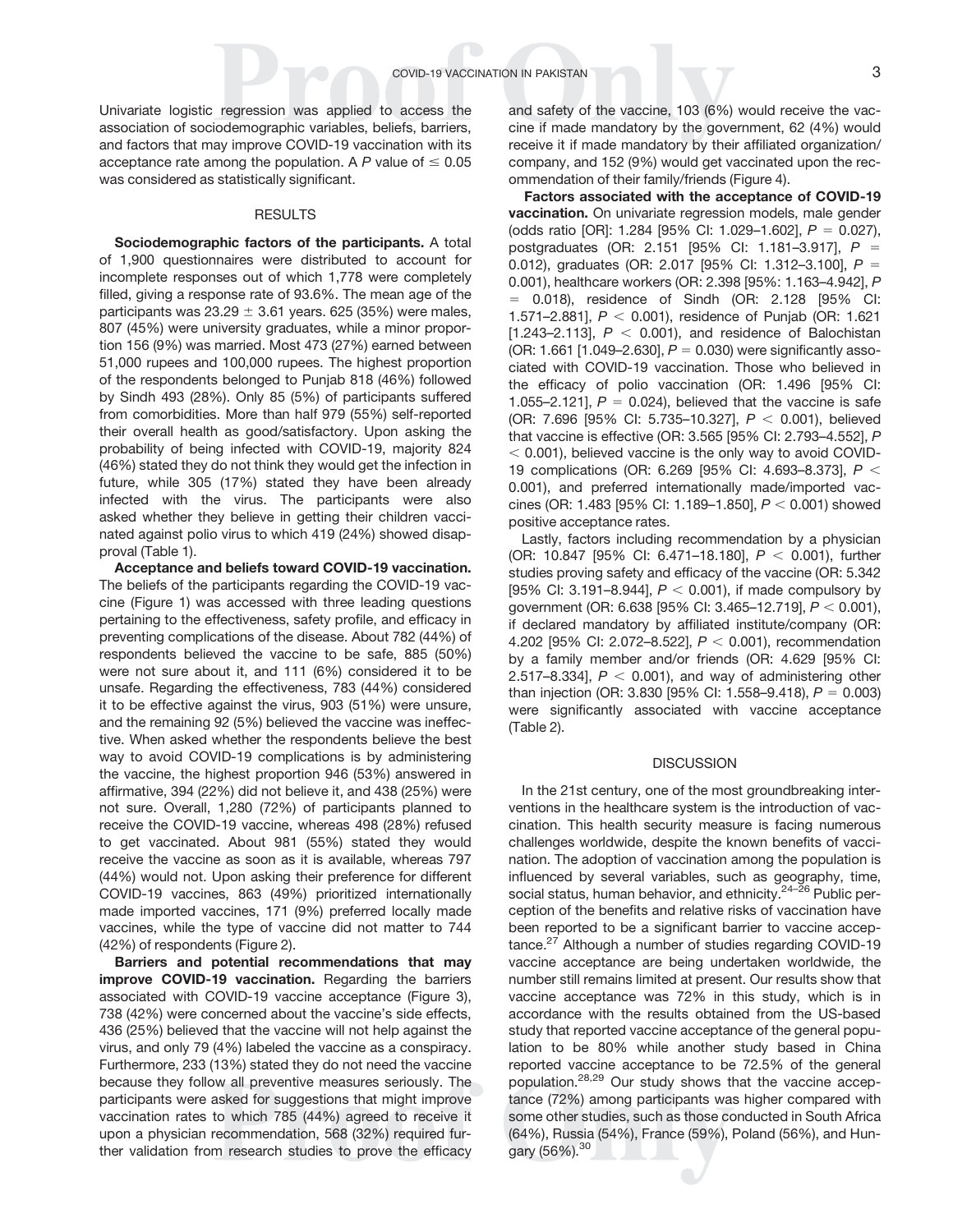<span id="page-5-0"></span>**4** YASMIN AND OTHERS

TABLE 1 General characteristics of the participants

| General characteristics                                                                                                                                                                                                                                                                          | Frequency N (%)                                          |
|--------------------------------------------------------------------------------------------------------------------------------------------------------------------------------------------------------------------------------------------------------------------------------------------------|----------------------------------------------------------|
| Age (years)<br>$18 - 29$<br>$30 - 39$<br>$40 - 60$                                                                                                                                                                                                                                               | 1,654 (93)<br>73 (4)<br>51(3)                            |
| Gender<br>Male<br>Female                                                                                                                                                                                                                                                                         | 625 (35)<br>1,153 (65)                                   |
| <b>Educational status</b><br>Postgraduate level<br>University graduates<br>Higher secondary<br>Primary/secondary school                                                                                                                                                                          | 107(6)<br>807 (45)<br>763 (43)<br>101(6)                 |
| Occupation<br>Healthcare workers<br><b>Students</b><br>Govt/private employees<br>Unemployed                                                                                                                                                                                                      | 116 $(7)$<br>1,458 (82)<br>132(7)<br>72 (4)              |
| Marital status<br>Married<br>Single                                                                                                                                                                                                                                                              | 156(9)<br>1,622 (91)                                     |
| Monthly income (rupees)<br>< 20,000<br>21,000-50,000<br>51,000-100,000<br>101,000-200,000<br>> 200,000                                                                                                                                                                                           | 195 (11)<br>288 (16)<br>473 (27)<br>445 (25)<br>377 (21) |
| Region<br>Sindh<br>Punjab<br>Khyber Pakhtunkhwa<br>Balochistan                                                                                                                                                                                                                                   | 493 (28)<br>818 (46)<br>348 (20)<br>119(7)               |
| Any comorbidities<br>Present<br>Absent                                                                                                                                                                                                                                                           | 85(5)<br>1,693 (95)                                      |
| Self-reported overall health<br>Fair<br>Good<br>Excellent                                                                                                                                                                                                                                        | 235 (13)<br>979 (55)<br>564 (32)                         |
| What is your best guess as to whether you will get the coronavirus within the next 6 months?<br>I think I will get a severe case of COVID-19<br>I think I will get a mild case of COVID-19<br>I don't think I will get the coronavirus infection<br>I have already had the coronavirus infection | 62(3)<br>587 (33)<br>824 (46)<br>305 (17)                |
| Do you believe in getting your children vaccinated against the polio virus?<br>Yes<br>No.<br>No response                                                                                                                                                                                         | 223 (13)<br>419 (24)<br>1,136 (64)                       |

Regarding willingness, the results showed that majority (55%) of the study population were willing to take the COVID-19 vaccine as soon as it is available, and this trend was noted to be similar to several other countries. Our study shows that 28% of the study population are reluctant in getting vaccinated upon its availability. IPSOS survey reported disapproval of the COVID-19 vaccine in 47% Russians, 41% French, 33% Italian, 30% Turkish, 33% Americans, 24% Canadians, and 15% English (Great Britain), 13% Indian,

and 3% Chinese, once available.<sup>31</sup> A survey conducted in Malaysia (a nation in Southeast Asia), with recorded COVID-19 cases of just over 4,000 and less than 100 deaths during the research period in April 2020, showed a higher (94.3%) intention to vaccinate, of which 48.2% stated a definite intention[.32](#page-11-0)

The greatest obstacle that stands against the COVID-19 vaccine acceptance among the participants is the concerns regarding the adverse effects and efficacy of the vaccine,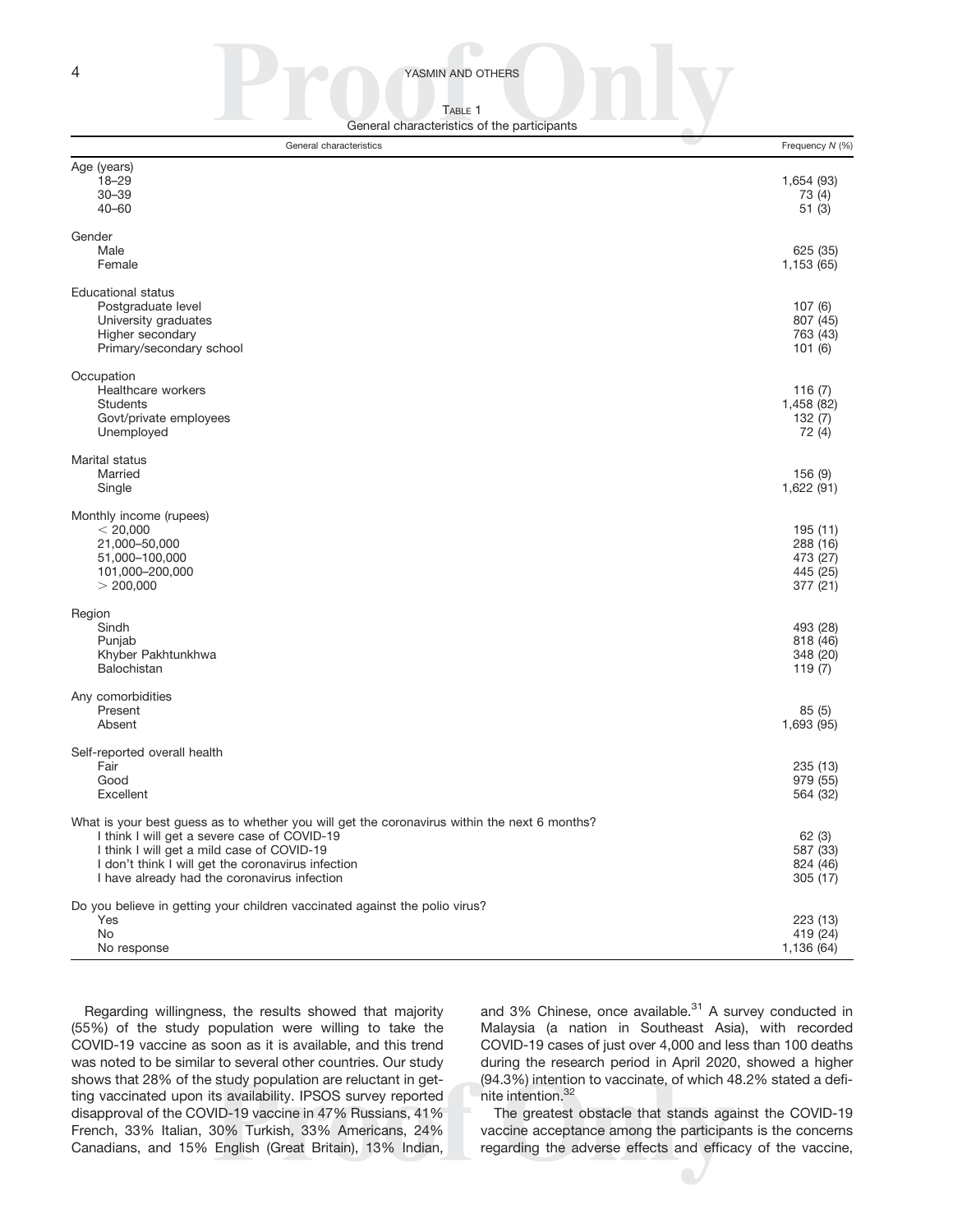### COVID-19 VACCINATION IN PAKISTAN 5

<span id="page-6-0"></span>

FIGURE 1. Pie diagrams showing the response of the participants regarding their beliefs (safety and effectiveness) towards COVID-19 vaccination. This figure appears in color at [www.ajtmh.org](http://www.ajtmh.org).

along with the lack of knowledge and belief in vaccines. This finding is consistent with studies of other vaccines.  $33$  A poll conducted in the United States showed that if assurance regarding the safety of the COVID-19 vaccine was given, approximately 75% of the population would agree to get the vaccine.[34](#page-11-0) Some participants also believed that strict precautionary measures (regular handwashing and the usage of gloves and masks) were enough to replace the need to get the vaccine entirely.

Based on the overall response, the following options would encourage future COVID-19 vaccinations and acceptance, that is, if more physicians started to recommend the vaccines to their patients, and if more vaccine-related studies showed safety and effectiveness. Additionally, information regarding vaccine safety should be disseminated in a straightforward manner, so that it can be interpreted by individuals at all levels of education to improve vaccine acceptance by the public. Moreover, there is evidence that people whose physicians recommend vaccines are more likely to get vaccinated compared with ones who are not



FIGURE 2. Pie diagrams showing the response of the participants regarding the acceptance of COVID-19 vaccination. This figure appears in color at [www.ajtmh.org](http://www.ajtmh.org).

recommended.<sup>35</sup> It has been argued that physicians are more suited and qualified to address concerns, side effects, and misinformation regarding the vaccine, and to also convey the magnitude of COVID-19 infection in a tailored manner for each patient.<sup>[36](#page-11-0)</sup> However, owing to the time constraints at primary healthcare encounters, and the potential need for staff training to address vaccine-related concerns, healthcare providers should explore an alternative approach in which vaccine counselors use motivational interviewing to approach vaccine-hesitant individuals. This approach has been successful at increasing rates of infant vaccine coverage and adolescent human papillomavirus vaccination.<sup>37</sup>

This cross-sectional survey was conducted using a validated, self-administered electronic questionnaire that was distributed to the general public of Pakistan via different online platforms, and therefore has certain limitations. Firstly, the lack of Internet availability and access to social media platforms may have had an impact on the survey population due to which a bias in reporting results should be considered. Secondly, the difference in public perceptions that may be associated with sociodemographic factors were not addressed in the study. Lastly, the sample size may not be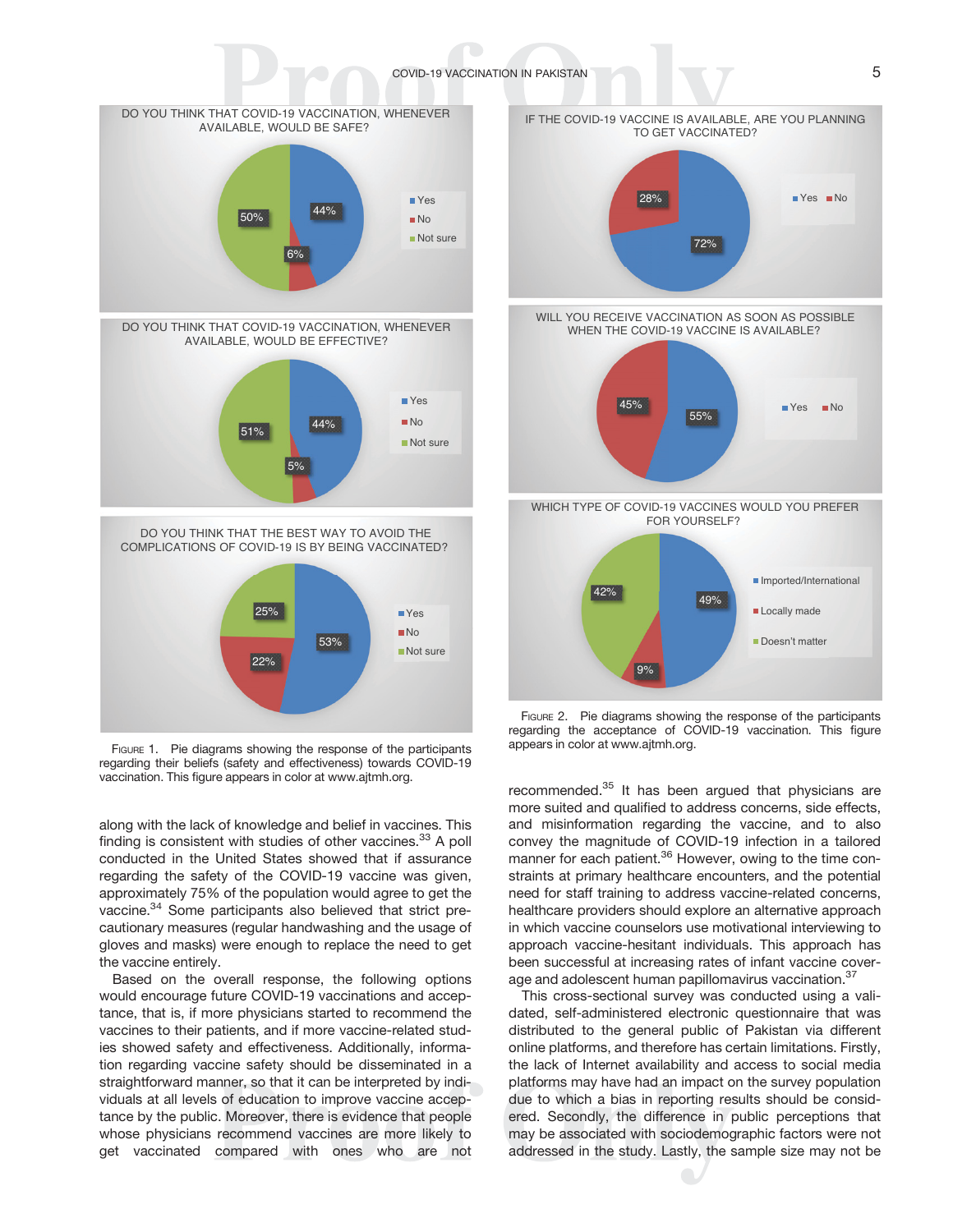<span id="page-7-0"></span>

| 6 | YASMIN AND OTHERS                                                                                                        |
|---|--------------------------------------------------------------------------------------------------------------------------|
|   | BARRIERS ASSOCIATED WITH COVID-19 VACCINATION                                                                            |
|   | Others                                                                                                                   |
|   | I am afraid of needles and injections<br>6.6                                                                             |
|   | I don't need the vaccine because I'm young, healthy and immune                                                           |
|   | I don't need the vaccine because I follow preventive measures seriously,<br>13.1<br>washmy hands, wear a mask and gloves |
|   | COVID-19 vaccination is a conspiracy<br>44                                                                               |
|   | I don't believe that the vaccine will stop the infection<br>24.5                                                         |
|   | I am concerned about the vaccine's side effects<br>41.5                                                                  |
|   | 45<br>40                                                                                                                 |

FIGURE 3. Response of the participants regarding the barriers associated with COVID-19 vaccination. This figure appears in color at [www.](http://www.ajtmh.org) [ajtmh.org.](http://www.ajtmh.org)

| <b>OPTIONS TO ENCOURAGE FUTURE COVID-19</b><br><b>VACCINATION</b> |     |     |    |    |    |    |      |    |      |    |
|-------------------------------------------------------------------|-----|-----|----|----|----|----|------|----|------|----|
| I would not take it in anyway/Others                              | 4.5 |     |    |    |    |    |      |    |      |    |
| If there is a way other than injection                            | 1.6 |     |    |    |    |    |      |    |      |    |
| If my family or friends get vaccinated                            |     | 8.5 |    |    |    |    |      |    |      |    |
| If it was made mandatory by company/institute where I work        | 3.5 |     |    |    |    |    |      |    |      |    |
| If it was made compulsory by Government of Pakistan               | 5.8 |     |    |    |    |    |      |    |      |    |
| If more studies showed that the vaccine is safe and effective     |     |     |    |    |    |    | 31.9 |    |      |    |
| If my physician/doctor recommended it to me                       |     |     |    |    |    |    |      |    | 44.2 |    |
|                                                                   | o   | 5   | 10 | 15 | 20 | 25 | 30   | 35 | Δn   | 50 |

FIGURE 4. Response of the participants regarding the factors that can encourage public to get COVID-19 vaccination. This figure appears in color at [www.ajtmh.org](http://www.ajtmh.org).

|                         |                          | If the COVID-19 vaccine is available, are you planning to get vaccinated? |                        |             |  |  |  |  |  |
|-------------------------|--------------------------|---------------------------------------------------------------------------|------------------------|-------------|--|--|--|--|--|
|                         | Frequency                |                                                                           | Univariate regression  |             |  |  |  |  |  |
| Study variables         | Yes $N$ (%)<br>1,280(72) | No N (%)<br>498 (28)                                                      | OR (95% CI)            | $P$ value   |  |  |  |  |  |
| Gender                  |                          |                                                                           |                        |             |  |  |  |  |  |
| Male                    | 470 (37)                 | 155 (31)                                                                  | 1.284 (1.029-1.602)    | $0.027*$    |  |  |  |  |  |
| Female                  | 810 (63)                 | 343 (69)                                                                  | 1.000                  |             |  |  |  |  |  |
| Age (years)             |                          |                                                                           |                        | 0.186       |  |  |  |  |  |
| $18 - 29$               | 1,189 (93)               | 465 (93)                                                                  | $0.624(0.310-1.255)$   | 0.143       |  |  |  |  |  |
| $30 - 39$               | 50(4)                    | 23(5)                                                                     | $0.530(0.227 - 1.240)$ |             |  |  |  |  |  |
| $40 - 60$               | 41(3)                    | 10(2)                                                                     | 1.000                  |             |  |  |  |  |  |
| <b>Education status</b> |                          |                                                                           |                        |             |  |  |  |  |  |
| Postgraduate level      | 82 (6)                   | 25(5)                                                                     | 2.151 (1.181-3.917)    | $0.012*$    |  |  |  |  |  |
| University graduate     | 609 (48)                 | 198 (40)                                                                  | 2.017 (1.312-3.100)    | $0.001*$    |  |  |  |  |  |
| Higher secondary        | 528 (41)                 | 235 (47)                                                                  | 1.473 (0.961-2.259)    | 0.076       |  |  |  |  |  |
| Primary/secondary       | 61(5)                    | 40 (8)                                                                    | 1.000                  |             |  |  |  |  |  |
| school                  |                          |                                                                           |                        |             |  |  |  |  |  |
| Occupation              |                          |                                                                           |                        |             |  |  |  |  |  |
| Healthcare workers      | 99(8)                    | 17(3)                                                                     | 2.398 (1.163-4.942)    | $0.018*$    |  |  |  |  |  |
| <b>Students</b>         | 1,036 (81)               | 422 (85)                                                                  | 1.011 (0.601-1.701)    | 0.968       |  |  |  |  |  |
| Govt/private            | 94(7)                    | 38(8)                                                                     | 1.019 (0.541-1.918)    | 0.955       |  |  |  |  |  |
| employees               | 51(4)                    | 21(4)                                                                     | 1.000                  |             |  |  |  |  |  |
| Unemployed              |                          |                                                                           |                        |             |  |  |  |  |  |
| Marital status          |                          |                                                                           |                        |             |  |  |  |  |  |
| Married                 | 114(9)                   | 42 (8)                                                                    | 1.062 (0.733-1.537)    | 0.752       |  |  |  |  |  |
| Single                  | 1,166 (91)               | 456 (92)                                                                  | 1.000                  |             |  |  |  |  |  |
| Monthly income          |                          |                                                                           |                        |             |  |  |  |  |  |
| (Pakistani Rupee)       | 131(10)                  | 64 (13)                                                                   | $0.863(0.601 - 1.239)$ | 0.425       |  |  |  |  |  |
| < 20,000                | 210 (16)                 | 78 (16)                                                                   | 1.135 (0.816-1.579)    | 0.451       |  |  |  |  |  |
|                         |                          |                                                                           |                        | (continued) |  |  |  |  |  |

TABLE 2 Factors affecting COVID-19 vaccine acceptance among the participants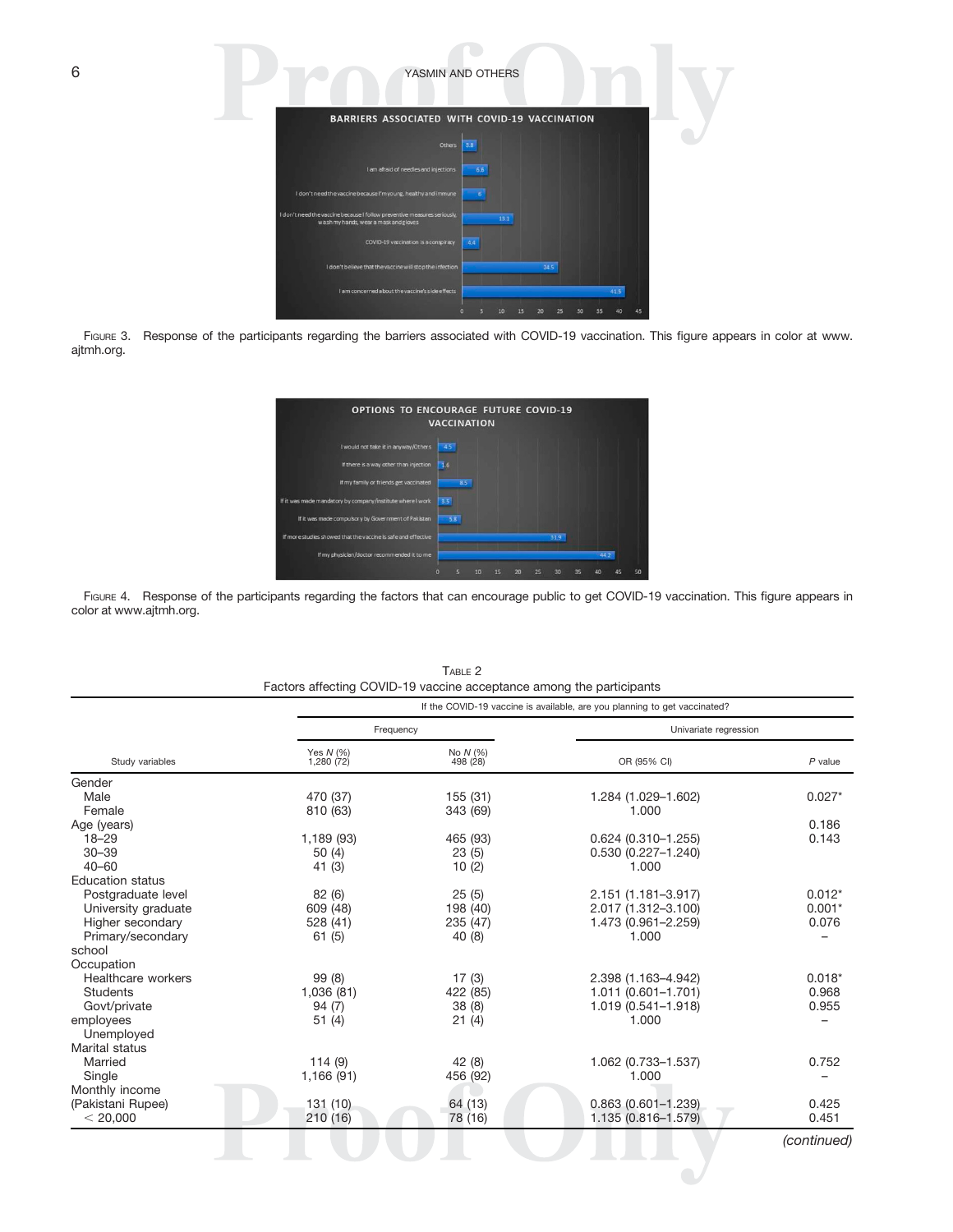COVID-19 VACCINATION IN PAKISTAN 7

TABLE 2

Continued

|                                                      |                         |                      | If the COVID-19 vaccine is available, are you planning to get vaccinated? |                          |  |  |
|------------------------------------------------------|-------------------------|----------------------|---------------------------------------------------------------------------|--------------------------|--|--|
|                                                      | Frequency               |                      | Univariate regression                                                     |                          |  |  |
| Study variables                                      | Yes N (%)<br>1,280 (72) | No N (%)<br>498 (28) | OR (95% CI)                                                               | $P$ value                |  |  |
| 21,000-50,000                                        | 342 (27)                | 131 (26)             | 1.101 (0.827-1.466)                                                       | 0.510                    |  |  |
| 51,000-100,000                                       | 313 (24)                | 132 (27)             | 1.000                                                                     | $\overline{\phantom{0}}$ |  |  |
| 101.000-200.000<br>> 200,000                         | 284 (22)                | 93 (19)              | 1.288 (0.944-1.756)                                                       | 0.110                    |  |  |
| Region                                               |                         |                      |                                                                           |                          |  |  |
| Sindh                                                | 383 (30)                | 110 (22)             | 2.128 (1.571–2.881)                                                       | $< 0.001*$               |  |  |
| Punjab                                               | 594 (46)                | 224 (45)             | 1.621 (1.243-2.113)                                                       | $< 0.001*$               |  |  |
| Khyber Pakhtunkhwa                                   | 216 (17)                | 132 (27)             | 1.000                                                                     |                          |  |  |
| <b>Balochistan</b><br>Any comorbidities              | 87(7)                   | 32(6)                | 1.661 (1.049-2.630)                                                       | $0.030*$                 |  |  |
| Present                                              | 61(5)                   | 24(5)                | 1.012 (0.624-1.642)                                                       | 0.962                    |  |  |
| Absent                                               | 1,219 (95)              | 474 (95)             | 1.000                                                                     |                          |  |  |
| Self-reported overall                                |                         |                      |                                                                           |                          |  |  |
| health<br>Fair                                       |                         |                      |                                                                           | 0.673                    |  |  |
| Good                                                 | 164 (13)<br>714 (56)    | 71 (14)<br>265 (53)  | 0.931 (0.667-1.298)<br>1.086 (0.862-1.367)                                | 0.484                    |  |  |
| Excellent                                            | 402 (31)                | 162 (33)             | 1.000                                                                     |                          |  |  |
| What is your best guess                              |                         |                      |                                                                           |                          |  |  |
| as to whether you will                               |                         |                      |                                                                           |                          |  |  |
| get the coronavirus<br>within the next 6             |                         |                      |                                                                           |                          |  |  |
| months?                                              |                         |                      |                                                                           |                          |  |  |
| I think I will get a                                 | 41 (3)                  | 21(4)                | $0.623(0.356 - 1.089)$                                                    | 0.097                    |  |  |
| severe case of COVID-19                              |                         |                      |                                                                           |                          |  |  |
| I think I will get a mild                            | 445 (35)                | 142 (29)             | 1.000                                                                     |                          |  |  |
| case of COVID-19<br>I don't think I will get         | 572 (45)                | 252 (51)             | $0.724$ (0.570-0.921)                                                     | 0.324                    |  |  |
| the coronavirus infection                            |                         |                      |                                                                           |                          |  |  |
| I have already had the                               | 222 (17)                | 83 (17)              | $0.853(0.623 - 1.170)$                                                    | $0.008*$                 |  |  |
| coronavirus infection                                |                         |                      |                                                                           |                          |  |  |
| Do you believe in getting                            |                         |                      |                                                                           |                          |  |  |
| your children vaccinated<br>against the polio virus? |                         |                      |                                                                           |                          |  |  |
| Yes                                                  | 177 (14)                | 46 (9)               | 1.496 (1.055-2.121)                                                       | $0.024*$                 |  |  |
| No                                                   | 285 (22)                | 134 (27)             | $0.827(0.649-1.054)$                                                      | 0.125                    |  |  |
| No response                                          | 818 (64)                | 318 (64)             | 1.000                                                                     | -                        |  |  |
| Do you think that COVID-<br>19 vaccination, whenever |                         |                      |                                                                           |                          |  |  |
| available, would be safe?                            |                         |                      |                                                                           |                          |  |  |
| Yes                                                  | 721 (56)                | 61 (12)              | 7.696 (5.735-10.327)                                                      | $< 0.001*$               |  |  |
| No                                                   | 23(2)                   | 88 (18)              | $0.170(0.105 - 0.275)$                                                    | $< 0.001*$               |  |  |
| Not sure                                             | 536 (42)                | 349 (70)             | 1.000                                                                     |                          |  |  |
| Do you think that COVID-<br>19 vaccination, whenever |                         |                      |                                                                           |                          |  |  |
| available, would be                                  |                         |                      |                                                                           |                          |  |  |
| effective?                                           |                         |                      |                                                                           |                          |  |  |
| Yes                                                  | 675 (53)                | 108 (22)             | 3.565 (2.793-4.552)                                                       | $< 0.001*$               |  |  |
| No                                                   | 30(2)                   | 62 (12)              | 0.276 (0.175-0.436)                                                       | $< 0.001*$               |  |  |
| Not sure<br>Do you think that the                    | 575 (45)                | 328 (66)             | 1.000                                                                     |                          |  |  |
| best way to avoid the                                |                         |                      |                                                                           |                          |  |  |
| complications of COVID-                              |                         |                      |                                                                           |                          |  |  |
| 19 is by being                                       |                         |                      |                                                                           |                          |  |  |
| vaccinated?<br>Yes                                   | 856 (67)                | 90(18)               | 6.269 (4.693-8.373)                                                       | $< 0.001*$               |  |  |
| No                                                   | 160 (13)                | 234 (47)             | $0.451$ (0.341-0.595)                                                     | $< 0.001*$               |  |  |
| Not sure                                             | 264 (21)                | 174 (35)             | 1.000                                                                     |                          |  |  |
| Will you receive                                     |                         |                      |                                                                           |                          |  |  |
| vaccination as soon as<br>possible when the          |                         |                      |                                                                           |                          |  |  |
| COVID-19 vaccine is                                  |                         |                      |                                                                           |                          |  |  |
| available?                                           |                         |                      |                                                                           |                          |  |  |
| Yes                                                  | 940 (73)                | 41 $(8)$             | 30.816 (21.874-43.415)                                                    | $< 0.001*$               |  |  |
| No                                                   | 340 (27)                | 457 (92)             | 1.000                                                                     |                          |  |  |
|                                                      |                         |                      |                                                                           | (continued)              |  |  |
|                                                      |                         |                      |                                                                           |                          |  |  |
|                                                      |                         |                      |                                                                           |                          |  |  |
|                                                      |                         |                      |                                                                           |                          |  |  |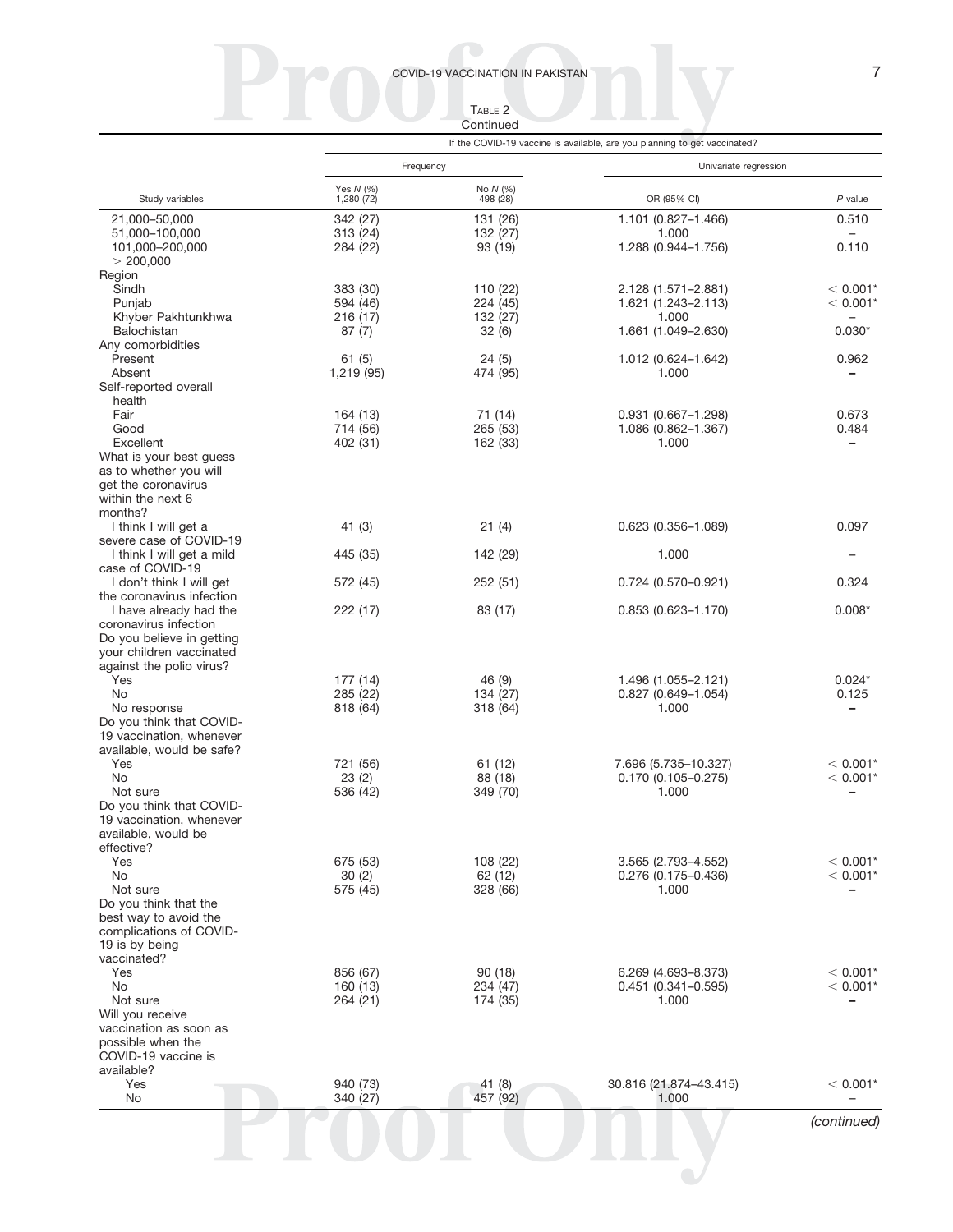## 8 YASMIN AND OTHERS

| TABLE <sub>2</sub> |  |
|--------------------|--|
| Continued          |  |

|                            | If the COVID-19 vaccine is available, are you planning to get vaccinated? |                      |                        |            |  |  |  |
|----------------------------|---------------------------------------------------------------------------|----------------------|------------------------|------------|--|--|--|
|                            | Frequency                                                                 |                      | Univariate regression  |            |  |  |  |
| Study variables            | Yes N (%)<br>1,280 (72)                                                   | No N (%)<br>498 (28) | OR (95% CI)            | $P$ value  |  |  |  |
| Which type of COVID-19     |                                                                           |                      |                        |            |  |  |  |
| vaccines would you         |                                                                           |                      |                        |            |  |  |  |
| prefer for yourself?       |                                                                           |                      |                        |            |  |  |  |
| Imported/International     | 661 (52)                                                                  | 202 (40)             | 1.483 (1.189-1.850)    | $< 0.001*$ |  |  |  |
| Locally made vaccine       | 107(8)                                                                    | 64 (13)              | 0.758 (0.536-1.071)    | 0.116      |  |  |  |
| Doesn't matter             | 512 (40)                                                                  | 232 (47)             | 1.000                  |            |  |  |  |
| Barriers associated with   |                                                                           |                      |                        |            |  |  |  |
| COVID-19 vaccine           |                                                                           |                      |                        |            |  |  |  |
| acceptance                 |                                                                           |                      |                        |            |  |  |  |
| I am concerned about       | 607 (47)                                                                  | 131 (26)             | $0.456(0.193 - 1.077)$ | 0.073      |  |  |  |
| the vaccine's side effects |                                                                           |                      |                        |            |  |  |  |
| I don't believe that the   | 258 (20)                                                                  | 178 (36)             | $0.143(0.060 - 0.337)$ | $< 0.001*$ |  |  |  |
| vaccine will stop the      |                                                                           |                      |                        |            |  |  |  |
| infection                  |                                                                           |                      |                        |            |  |  |  |
| COVID-19 vaccination       | 52(4)                                                                     | 27(5)                | $0.189(0.073 - 0.494)$ | $0.001*$   |  |  |  |
| is a conspiracy            |                                                                           |                      |                        |            |  |  |  |
| I don't need the           | 132 (10)                                                                  | 101 (20)             | $0.129(0.053 - 0.309)$ | $< 0.001*$ |  |  |  |
| vaccine because I follow   |                                                                           |                      |                        |            |  |  |  |
| preventive measures        |                                                                           |                      |                        |            |  |  |  |
|                            |                                                                           |                      |                        |            |  |  |  |
| seriously, wash my         |                                                                           |                      |                        |            |  |  |  |
| hands, wear a mask and     |                                                                           |                      |                        |            |  |  |  |
| gloves<br>I don't need the |                                                                           |                      |                        | $0.001*$   |  |  |  |
|                            | 72 (6)                                                                    | 35(7)                | $0.202$ (0.080-0.513)  |            |  |  |  |
| vaccine because I'm        |                                                                           |                      |                        |            |  |  |  |
| young, healthy, and        |                                                                           |                      |                        |            |  |  |  |
| immune                     |                                                                           |                      |                        |            |  |  |  |
| I am afraid of needles     | 98 (8)                                                                    | 20(4)                | $0.482$ (0.183-1.267)  | 0.139      |  |  |  |
| and injections             |                                                                           |                      |                        |            |  |  |  |
| Others                     | 61 (5)                                                                    | 6(1)                 | 1.000                  |            |  |  |  |
| Options to encourage       |                                                                           |                      |                        |            |  |  |  |
| future COVID-19            |                                                                           |                      |                        |            |  |  |  |
| vaccination                |                                                                           |                      |                        |            |  |  |  |
| If my physician/doctor     | 639 (50)                                                                  | 146 (29)             | 10.847 (6.471-18.180)  | $< 0.001*$ |  |  |  |
| recommended it to me       |                                                                           |                      |                        |            |  |  |  |
| If more studies showed     | 388 (30)                                                                  | 180 (36)             | 5.342 (3.191-8.944)    | $< 0.001*$ |  |  |  |
| that the vaccine is safe   |                                                                           |                      |                        |            |  |  |  |
| and effective              |                                                                           |                      |                        |            |  |  |  |
| If it was made             | 75 (6)                                                                    | 28 (6)               | 6.638 (3.465-12.719)   | $< 0.001*$ |  |  |  |
| compulsory by              |                                                                           |                      |                        |            |  |  |  |
| Government of Pakistan     |                                                                           |                      |                        |            |  |  |  |
| If it was made             | 39(3)                                                                     | 23(5)                | 4.202 (2.072-8.522)    | $< 0.001*$ |  |  |  |
| mandatory by company/      |                                                                           |                      |                        |            |  |  |  |
| institute where I work     |                                                                           |                      |                        |            |  |  |  |
| If my family or friends    | 99(8)                                                                     | 53 (11)              | 4.629 (2.517-8.334)    | $< 0.001*$ |  |  |  |
| get vaccinated             |                                                                           |                      |                        |            |  |  |  |
| If there is a way other    | 17(1)                                                                     | 11 $(2)$             | 3.830 (1.558-9.418)    | $0.003*$   |  |  |  |
| than injection             |                                                                           |                      |                        |            |  |  |  |
| I would not take it in     | 23(2)                                                                     | 57 (11)              | 1.000                  |            |  |  |  |
| anyway/Others              |                                                                           |                      |                        |            |  |  |  |

 $*P \leq 0.05$  for all levels of statistical significance.

large enough to represent the entire Pakistani population, so the results should be carefully generalized.

Nevertheless, the major findings of this study can be used in planning potential vaccination campaigns. The study identifies concerns among the participants regarding the safety and efficacy of COVID-19 vaccines, and hence provides a valuable important perspective for possible interventional educational programs to enhance vaccination rates. This study also serves an important baseline to conduct further studies in a larger population to obtain an insight on the behavior, and public perception of upcoming COVID-19 vaccines. Lastly to the best our knowledge, this is the first study conducted to determine the COVID-19 vaccine acceptance rates on a large population of 1,778 citizens, and represents participants from all four provinces of Pakistan.

#### **CONCLUSION**

Reasons for vaccine hesitancy should further be evaluated by the government to ensure more acceptance of the COVID-19 vaccine by the public. Herd immunity can only be achieved if the beliefs regarding vaccine safety and concerns are addressed. Positive and accurate information regarding the COVID-19 vaccine needs to be disseminated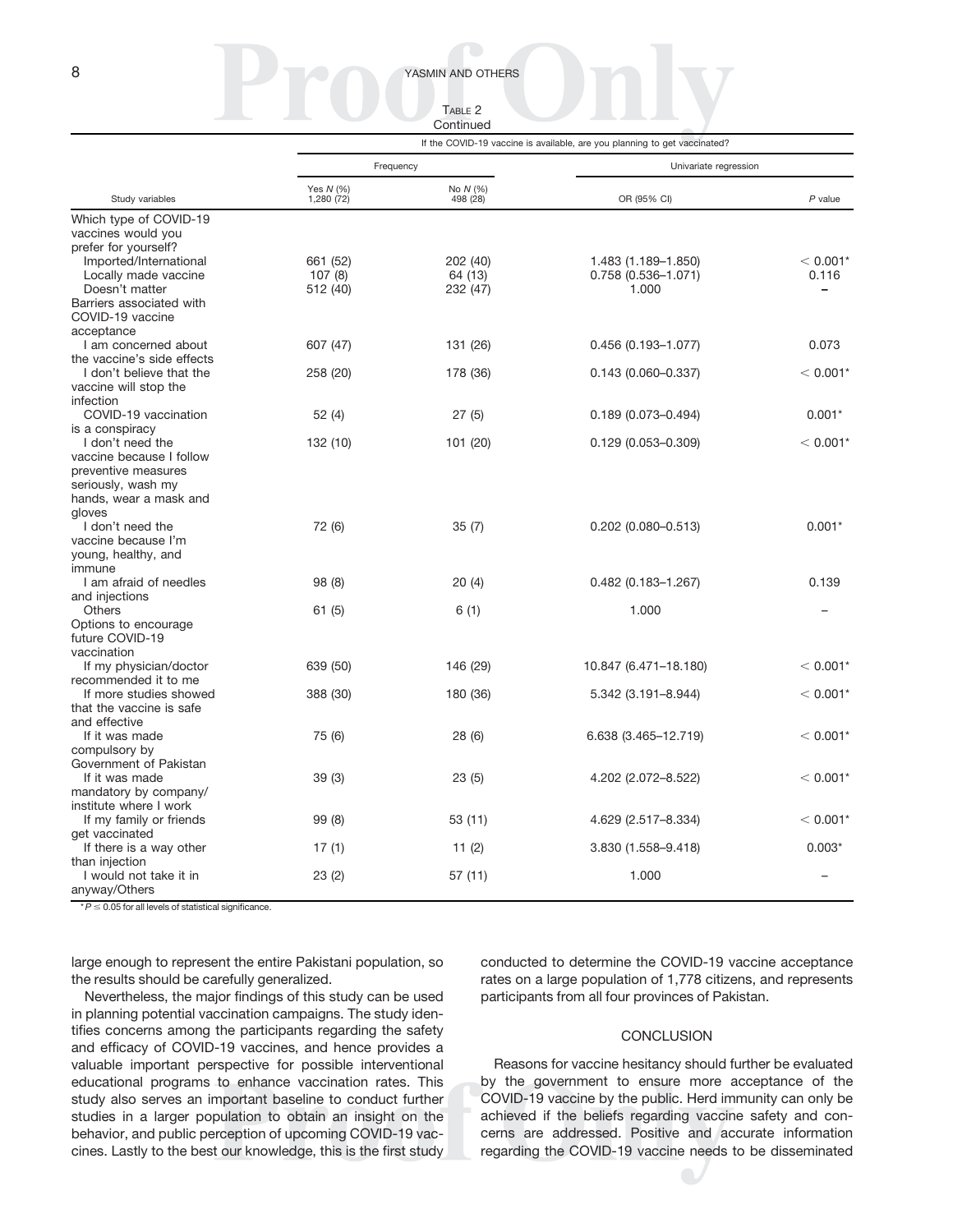<span id="page-10-0"></span>through physicians, and the social media, to the general public.

Received March 11, 2021. Accepted for publication August 1, 2021.

Published online September 3, 2021.

Acknowledgments: The American Society of Tropical Medicine and Hygiene has waived the Open Access fee for this article due to the ongoing COVID-19 pandemic and has assisted with publication expenses.

Disclaimer: This is an open-access article distributed under the terms of the Creative Commons Attribution (CC-BY) License, which permits unrestricted use, distribution, and reproduction in any medium, provided the original author and source are credited.

Authors' addresses: Farah Yasmin, Hamza Nauman, and Sarush Ahmed Siddiqui, Department of Internal Medicine, Dow Medical College, Dow University of Health Sciences, Karachi, Pakistan, E-mails: [farahyasmin972@yahoo.com](mailto:farahyasmin972@yahoo.com), [htz.nauman@gmail.com,](mailto:htz.nauman@gmail.com) and [siddiquisarush@gmail.com.](mailto:siddiquisarush@gmail.com) Waleed Asghar, City Gynae Hospital Toba Tek Singh, Medicine, Toba Tek Singh, Punjab, Pakistan, E-mail: [waleed0298@gmail.com](mailto:waleed0298@gmail.com). Maryam Salma Babar and Hiba Khan, Dubai Medical College for Girls, Faculty of Medicine, Dubai, United Arab Emirates, E-mails: [msbsab99@gmail.com](mailto:msbsab99@gmail.com) and [hibzzkhan@hotmail.com](mailto:hibzzkhan@hotmail.com). Shoaib Ahmad, General Medicine and Surgery, Punjab Medical College, Faisalabad, Pakistan, E-mail: [shoaibahmad442@gmail.com.](mailto:shoaibahmad442@gmail.com) Zaid Hameed, Department of Internal Medicine, Allied Hospital, Faisalabad, Pakistan, E-mail: [zaidhameed35@gmail.com.](mailto:zaidhameed35@gmail.com) Muhammad Sohaib Asghar, Department of Internal Medicine, Dow University Ojha Hospital, Karachi, Pakistan, E-mail: [sohaib\\_asghar123@yahoo.com.](mailto:sohaib_asghar123@yahoo.com) Abdullah Khan Khattak, Department of Internal Medicine, Aga Khan University, Karachi, Pakistan, E-mail: [abdullah.khattak@scholar.aku.edu.](mailto:abdullah.khattak@scholar.aku.edu) Zara Arshad, Department of Internal Medicine, Capital Hospital, Islamabad, Pakistan, E-mail: [zara\\_arshad@live.com](mailto:zara_arshad@live.com). Syed Muhammad Ismail Shah, Department of Internal Medicine, Ziauddin Medical University, Karachi, Pakistan, E-mail: [ismailshah6551@](mailto:ismailshah6551@gmail.com) [gmail.com](mailto:ismailshah6551@gmail.com). Muhammad Osama, Department of General Surgery, Dow University of Health Sciences, Karachi, Pakistan, E-mail: [osama\\_dmc17@yahoo.com.](mailto:osama_dmc17@yahoo.com) Muhammad Samsoor Zarak, World Health Organization, Karachi, Pakistan, E-mail: [zaraks@who.int.](mailto:zaraks@who.int)

This is an open-access article distributed under the terms of the [Creative Commons Attribution \(CC-BY\) License](https://creativecommons.org/licenses/by/4.0/), which permits unrestricted use, distribution, and reproduction in any medium, provided the original author and source are credited.

#### **REFERENCES**

- 1. Dhama K, Khan S, Tiwari R, Sircar S, Bhat S, Malik YS, Singh KP, Chaicumpa W, Katterine Bonilla-Aldana D, Rodriguez-Morales AJ, 2020. Coronavirus disease 2019–COVID-19. Clin Microbiol Rev 33: e00028-20.
- 2. Anon., 2021. ArcGIS Dashboards Classic. Available at: [https://](https://www.arcgis.com/apps/opsdashboard/index.html#/bda7594740fd40299423467b48e9ecf6) [www.arcgis.com/apps/opsdashboard/index.html#/bda759474](https://www.arcgis.com/apps/opsdashboard/index.html#/bda7594740fd40299423467b48e9ecf6) [0fd40299423467b48e9ecf6.](https://www.arcgis.com/apps/opsdashboard/index.html#/bda7594740fd40299423467b48e9ecf6) Accessed April 12, 2021.
- 3. Mahmood S, Hussain T, Mahmood F, Ahmad M, Majeed A, Beg BM, Areej S, 2020. Attitude, perception, and knowledge of COVID-19 among general public in Pakistan. Front Public Health 8: 602434.
- 4. Anon., 2020. Public perceptions of health and social care in light of COVID-19. Available at: [https://www.health.org.uk/](https://www.health.org.uk/publications/public-perceptions-of-health-and-social-care-in-light-of-covid-19-november-2020) [publications/public-perceptions-of-health-and-social-care-in](https://www.health.org.uk/publications/public-perceptions-of-health-and-social-care-in-light-of-covid-19-november-2020)[light-of-covid-19-november-2020](https://www.health.org.uk/publications/public-perceptions-of-health-and-social-care-in-light-of-covid-19-november-2020). Accessed April 12, 2021.
- 5. Ali MJ, Hanif M, Haider MA, Ahmed MU, Sundas FNU, Hirani A, Khan IA, Anis K, Karim AH, 2020. Treatment options for COVID-19: a review. Frontiers in Medicine 7: 480.
- 6. Song Y, Zhang M, Yin L, Wang K, Zhou Y, Zhou M, Lu Y, 2020. COVID-19 treatment: close to a cure? A rapid review of pharmacotherapies for the novel coronavirus (SARS-CoV-2). Int J Antimicrob Agents 56: 106080.
- 7. CDC, 2021. Science Brief: Background Rationale and Evidence for Public Health Recommendations for Fully Vaccinated People. Available at: [https://www.cdc.gov/coronavirus/2019-](https://www.cdc.gov/coronavirus/2019-ncov/science/science-briefs/fully-vaccinated-people.html)

[ncov/science/science-briefs/fully-vaccinated-people.html](https://www.cdc.gov/coronavirus/2019-ncov/science/science-briefs/fully-vaccinated-people.html). Accessed April 12, 2021.

- 8. Amit S, Regev-Yochay G, Afek A, Kreiss Y, Leshem E, 2021. Early rate reductions of SARS-CoV-2 infection and COVID-19 in BNT162b2 vaccine recipients.
- 9. Baden LR et al., 2021. Efficacy and safety of the mRNA-1273 SARS-CoV-2 vaccine. N Engl J Med 384: 403–416.
- 10. Khoury DS, Cromer D, Reynaldi A, Schlub TE, Wheatley AK, Juno JA, Subbarao K, Kent SJ, Triccas JA, Davenport MP, 2021. Neutralizing antibody levels are highly predictive of immune protection from symptomatic SARS-CoV-2 infection. Nat Med 27: 1205–1211.
- 11. Ledford H, 2021. Six months of COVID vaccines: what 1.7 billion doses have taught scientists. Nature 594: 164–167.
- 12. Kim JH, Marks F, Clemens JD, 2021. Looking beyond COVID-19 vaccine phase 3 trials. Nat Med 27: 205–211.
- 13. Calina D et al., 2020. Towards effective COVID-19 vaccines: updates, perspectives and challenges (Review). Int J Mol Med  $46.3$
- 14. Sharun K, Faslu Rahman CK, Haritha CV, Jose B, Tiwari R, Dhama K, 2020. COVID-19 vaccine acceptance: beliefs and barriers associated with vaccination among the general population in india. J Exp Biol Agric Sci 8: 210-218.
- 15. Feleszko W, Lewulis P, Czarnecki A, Waszkiewicz P, 2021. Flattening the curve of COVID-19 vaccine rejection—an international overview. Vaccines (Basel) 9: 44.
- 16. Elsevier, 2019. Vaccine Hesitancy is a Global Public Health Threat. Are we Doing Enough About it? Available at: [https://](https://www.elsevier.com/connect/vaccine-hesitancy-is-a-global-public-health-threat-are-we-doing-enough-about-it) [www.elsevier.com/connect/vaccine-hesitancy-is-a-global](https://www.elsevier.com/connect/vaccine-hesitancy-is-a-global-public-health-threat-are-we-doing-enough-about-it)[public-health-threat-are-we-doing-enough-about-it.](https://www.elsevier.com/connect/vaccine-hesitancy-is-a-global-public-health-threat-are-we-doing-enough-about-it) Accessed October 17, 2019.
- 17. Dubé E, Bettinger JA, Fisher WA, Naus M, Mahmud SM, Hilderman T, 2016. Vaccine acceptance, hesitancy and refusal in Canada: challenges and potential approaches. Can Commun Dis Rep 42: 246–251.
- 18. Petrakova A, Sadana R, 2007. Problems and progress in public health education. Bull World Health Organ 85: 963–965.
- 19. Anon., 2013. Vaccines for low-income countries. Semin Immunol 25: 114–123.
- 20. Khan YH, Mallhi TH, Alotaibi NH, Alzarea AI, Alanazi AS, Tanveer N, Hashmi FK, 2020. Threat of COVID-19 vaccine hesitancy in Pakistan: the need for measures to neutralize misleading narratives. Am J Trop Med Hyg 103: 603–604.
- 21. Deutsche Welle. Why Polio Continues to be a Health Risk in Pakistan. Available at: [https://www.dw.com/en/why-polio](https://www.dw.com/en/why-polio-continues-to-be-a-health-risk-in-pakistan/a-54934680)[continues-to-be-a-health-risk-in-pakistan/a-54934680](https://www.dw.com/en/why-polio-continues-to-be-a-health-risk-in-pakistan/a-54934680). Accessed May 6, 2020.
- 22. Nguyen T, Henningsen KH, Brehaut JC, Hoe E, Wilson K, 2011. Acceptance of a pandemic influenza vaccine: a systematic review of surveys of the general public. Infect Drug Resist 4: 197–207.
- 23. Magadmi RM, Kamel FO, 2021. Beliefs and barriers associated with COVID-19 vaccination among the general population in Saudi Arabia. BMC Public Health 21: 1438.
- 24. Larson HJ, Clarke RM, Jarrett C, Eckersberger E, Levine Z, Schulz WS, Paterson P, 2018. Measuring trust in vaccination: a systematic review. Hum Vaccin Immunother 14: 1599–1609.
- 25. Cooper S, Schmidt BM, Sambala EZ, Swartz A, Colvin CJ, Leon N, Betsch C, Wiysonge CS, 2019. Factors that influence parents' and informal caregivers' acceptance of routine childhood vaccination: a qualitative evidence synthesis. Cochrane Database Syst Rev 2019: CD013265.
- 26. Xiao X, Wong RM, 2020. Vaccine hesitancy and perceived behavioral control: a meta-analysis. Vaccine 38: 5131–5138.
- 27. Harmsen IA, Mollema L, Ruiter RA, Paulussen TG, de Melker HE, Kok G, 2013. Why parents refuse childhood vaccination: a qualitative study using online focus groups. BMC Public Health 13: 1183.
- 28. Thunström L, Ashworth M, Finnoff D, Newbold SC, 2021. Hesitancy toward a COVID-19 vaccine. Ecohealth 18: 44–60.
- 29. Fu C, Wei Z, Pei S, Li S, Sun X, Liu P, 2021. Acceptance and preference for COVID-19 vaccination in health-care workers (HCWs). medRvix [Preprint]. Available at: [https://doi.org/10.](https://doi.org/10.1101/2020.04.09.20060103) [1101/2020.04.09.20060103.](https://doi.org/10.1101/2020.04.09.20060103)